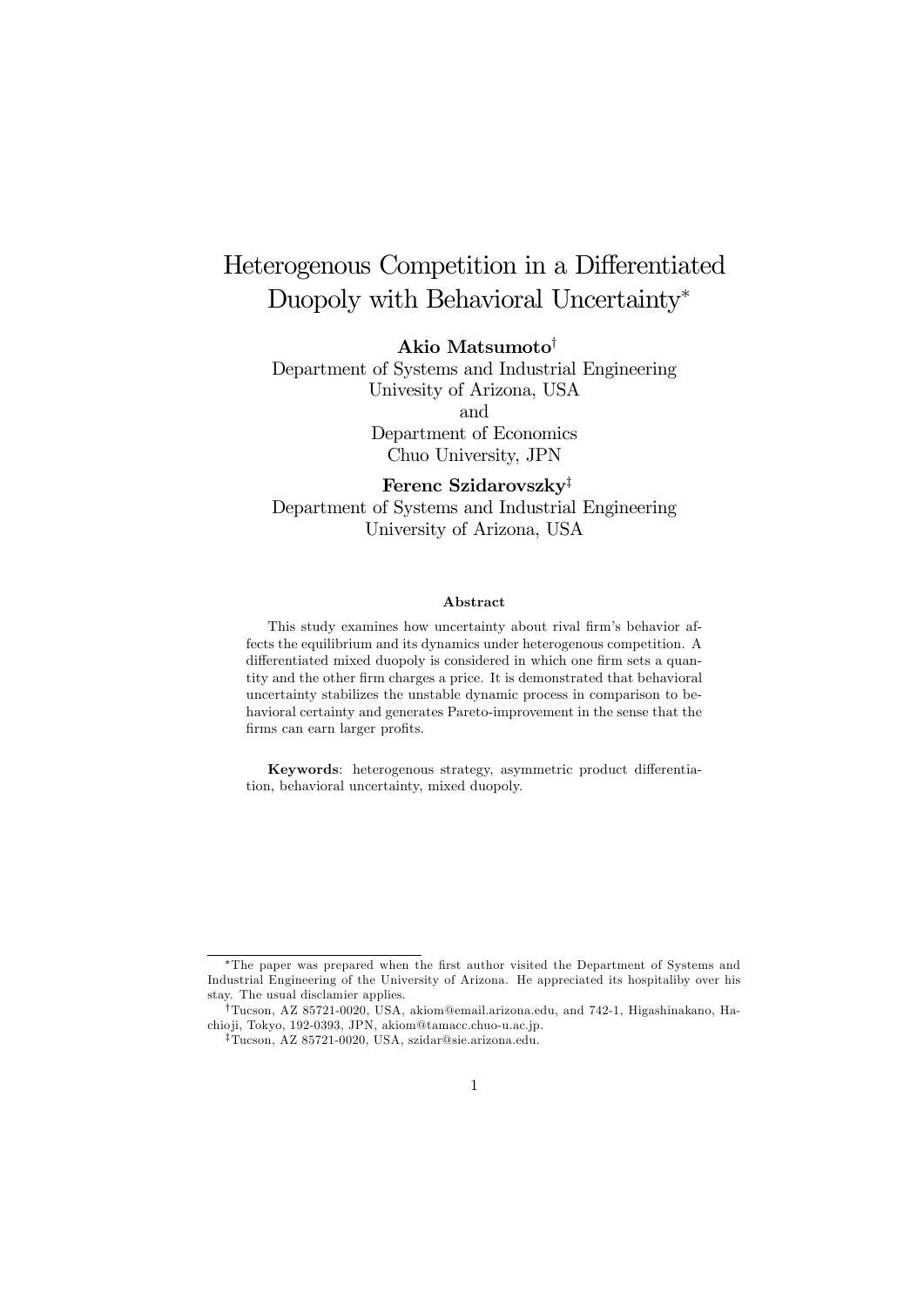### 1 Introduction

We study a mixed duopoly model with incomplete or partial information in which one firm adjusts its quantity and the other firm its price but each firm lacks knowledge of the rival firm's strategic behavior (i.e., quantity or price strategy). The mixed duopoly is an intermediate model between a pure Cournot duopoly and a pure Bertrand model, which was first considered by Bylka and Komar (1976) and then extended in various directions. Using a symmetric differentiated duopoly proposed by Dixit (1979), Singh and Vives (1984) showed, among others, that the quantity-adjusting strategy is more (less) profitable than the price-adjusting strategy if the goods are substitutes (complements). Recently Matsumoto and Szidarovszky (2008) constructed a n-firm differentiated mixed oligopoly model with  $n > 2$  showing that their result is sensitive to the duopoly assumption. Szidarovszky and Molnár (1992) proved the equivalence of the equilibrium to the non-linear complementarity problem and also proved the existence and uniqueness of the Nash equilibrium in a general N-firm model. These, only to name a few, are static studies. Matsumoto and Onozaki (2005) and Yousefi and Szidarovszky (2005) modeled the dynamic process of mixed duopolies with nonlinear demands and showed the birth of complicated fluctuations.

In this paper we return to the duopoly model and assume uncertainty about the type of strategic variable chosen by the rival firm. We call a situation in which each firm has complete information about the behavior of the rival firm and the market demand fully-informed and the one in which each firm has incomplete information about the behavior of the rival firms but complete information about the market demand partially-informed. In the recent literature it has been demonstrated that various phenomena may occur as a result of the lack of information about the market demand. Bischi et al. (2004) construct a Cournot duopoly in which Nash equilibrium is unique under perfect information and find the emergence of self-confirming steady state and present a situation in which global bifurcation of basin of attraction occurs when firms choose their actions based on a misspecified market demand. Bischi et al. (2007) examine a quantity adjustment process of a nonlinear duopoly model and show its stability under incomplete information about the market demand, despite the fact that it can generate complicated dynamics under complete information when the nonlinearities become stronger. In the existing literature, however, very little has been done with respect to the effects caused by the behavioral uncertainty on the equilibrium of the mixed duopoly and its dynamic process.

The main purpose of this study is to shed lights on these unknown effects. In particular, we demonstrate three main results:

- 1) Incomplete information is chosen endogenously in the presence of exogenous uncertainty about the rival's behavior.
- 2) Incomplete information stabilizes the market which is unstable under full information.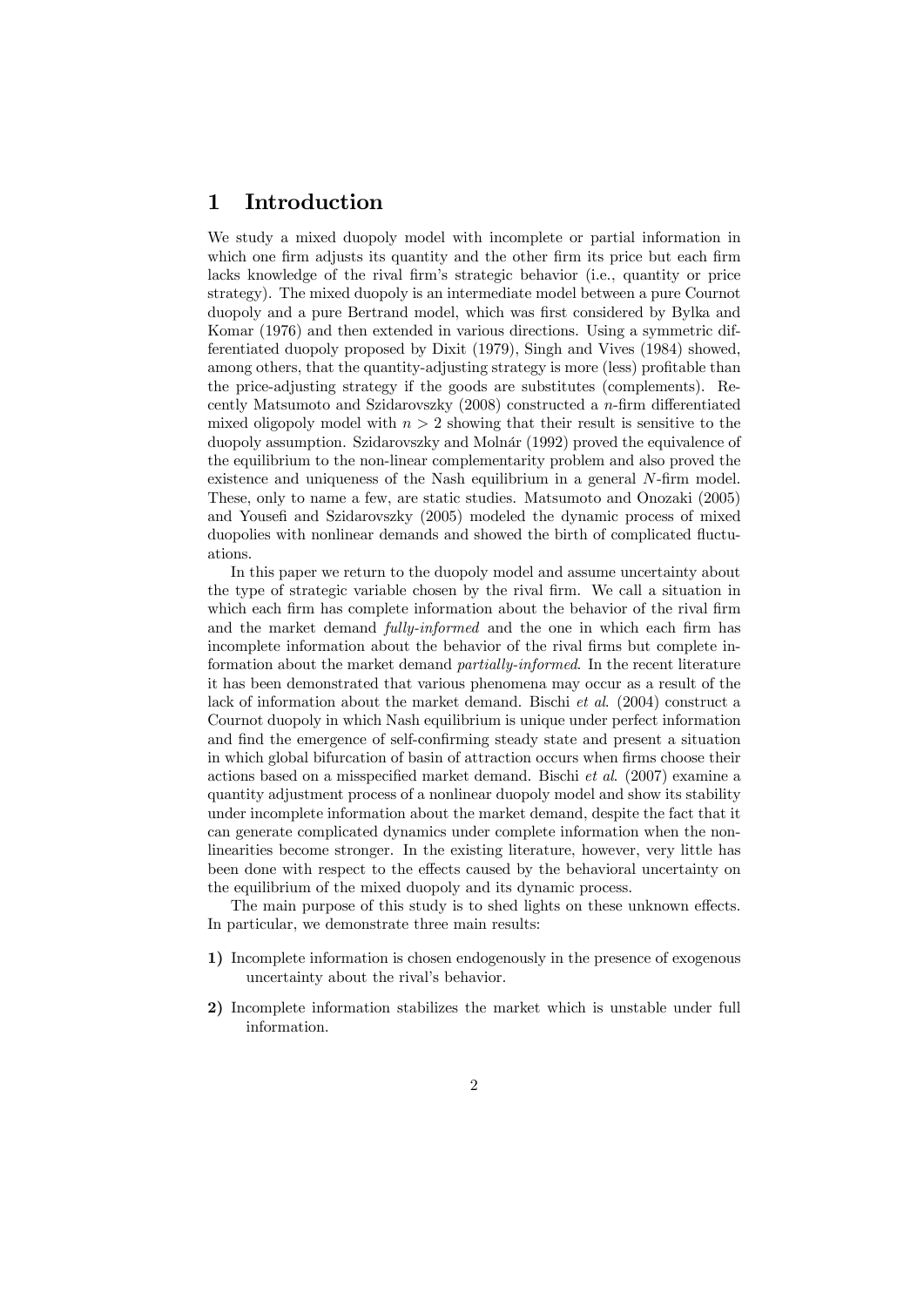3) Incomplete information makes Parete-improvement by increasing the profits of both firms.

The remainder of the paper is organized as follows. In Section 2, we present our mixed duopoly model. In the first half of Section 3, we analyze the optimal behavior of the firms with full information in which the behavioral strategy of the firms is common knowledge. Then, in the second half, we reexamine this model with partial information in which the behavioral strategy of the rival firm is unknown. In Section 4, we compare the two types of duopoly equilibria with full information and with partial information. In Section 5, we construct discrete dynamic models in the fully-informed and in the partially informed cases and then show the main conclusions mentioned just above. Section 6 concludes the paper.

### 2 Cournot-Bertrand Competitions

### 2.1 Mixed Duopoly Model

There are two firms in a market in which firm i produces good  $x_i$  with a constant unit production cost  $c_i$  for  $i = 1, 2$ . The inverse demand function of firm i is

$$
P_i = \alpha_i - \beta_i x_i - \gamma_i x_j,\tag{1}
$$

where  $\alpha_i > 0$  and  $\beta_i > 0$ .<sup>1</sup> By introducing notation

$$
p_i = \frac{P_i}{\beta_i}
$$
,  $A_i = \frac{\alpha_i}{\beta_i}$  and  $\theta_i = \frac{\gamma_i}{\beta_i}$ ,

we obtain the simplified inverse demand functions,

$$
p_i = A_i - x_i - \theta_i x_j. \tag{2}
$$

Here  $A_i$  denotes the maximum price to be attained when demand is zero and is assumed to satisfy the followin conditions :

Assumption 1. (a)  $A_1 = A_2 = A$ ; (b)  $A > max(c_1, c_2)$ .

Assumption 1(a) is imposed on only for analytical simplicity and Assumption 1(b) is imposed to guarantee interior optimum in the profit maximization of the firms.

The parameter  $\theta_i$  in (2) denotes the degree of product differentiation. It is the ratio of  $\gamma_i$  over  $\beta_i$  where  $\beta_i$  indicates the direct effect on price  $p_i$  caused

$$
U(x_1, x_2) = \alpha_1 x_1 + \alpha_2 x_2 - (\beta_1 x_1^2 + 2\gamma_i x_1 x_2 + \beta_2 x_2^2) - \sum_{i=1}^{2} P_i x_i.
$$

 $1$ It is shown in Singh and Vives (1984) that this linear structure of inverse demand is obtained by maximizing the quadratic and strictly concave utility function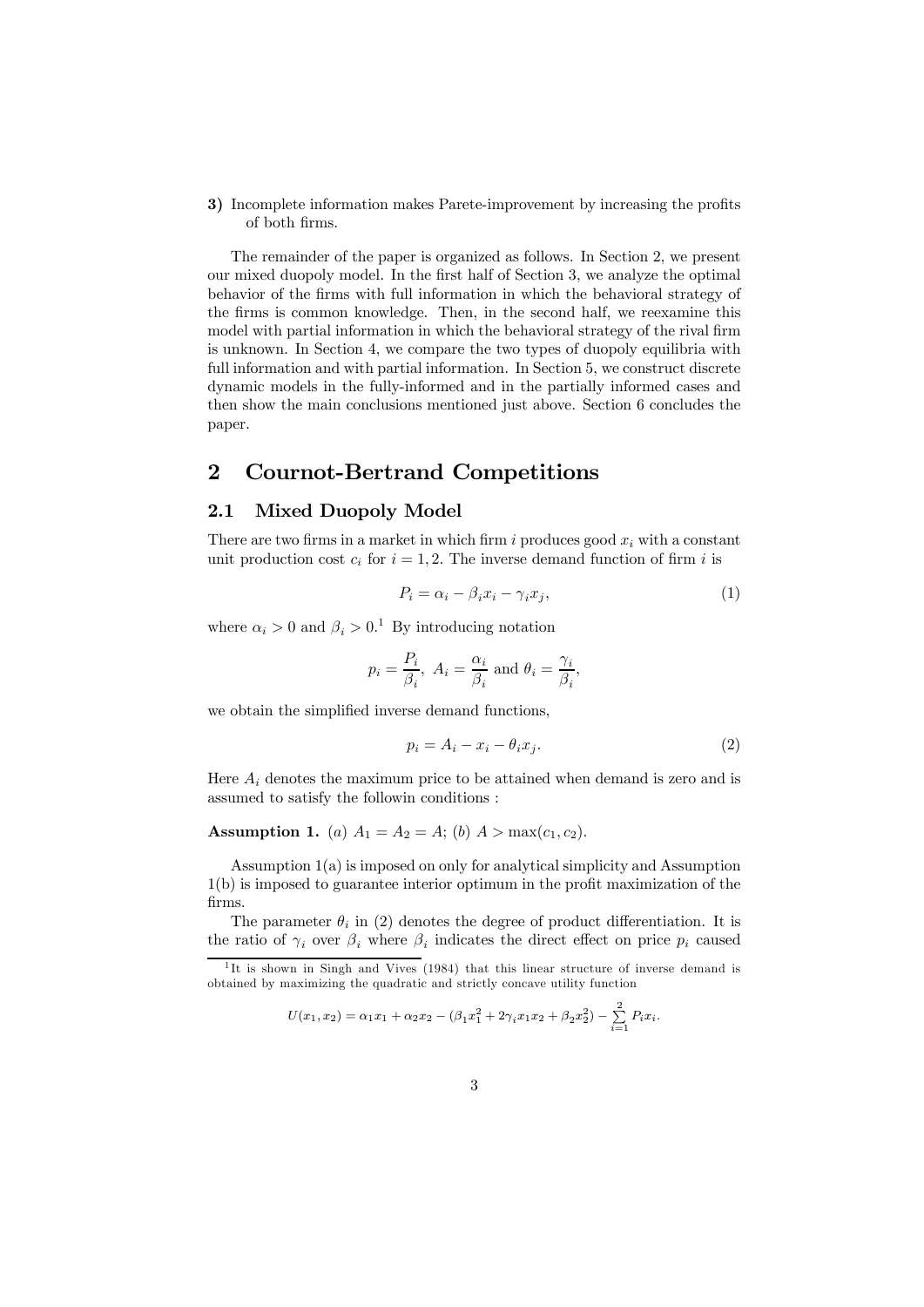by a change in  $x_i$  and  $\gamma_i$  shows the indirect effect caused by a change in  $x_j$ . If  $\theta_i = 1$ , then both effects are the same and hence the inverse demand functions for  $i = 1, 2$  become identical, which imply demands for homogeneous goods. If  $\theta_i = 0$ , then there is no indirect effect. Thus the two goods are independent and the duopoly market is divided into two monopoly markets. A positive or negative  $\theta_i$  implies that the two goods are substitutes or complements. In this study we confine our analysis to the case in which goods are substitutes and the direct effect dominates the indirect effect.<sup>2</sup> To this end, we make the following assumption:

#### Assumption 2.  $0 < \theta_i < 1$ .

Solving (2) with  $i = 1, 2$  for  $x_1$  and  $x_2$  yields the direct demand of firm i,

$$
x_i = \frac{1}{1 - \theta_1 \theta_2} \left\{ (1 - \theta_i) A - p_i + \theta_i p_j \right\}.
$$
 (3)

Each firm is either quantity-adjusting or price-adjusting and maximizes its profit by taking its rival's behavior as given. In particular, firm  $i$  maximizes its profit

$$
\pi_i = (p_i - c_i)x_i \tag{4}
$$

subject to either (2) if it is quantity adjusting or (3) if price-adjusting. With two firms and two strategies, there are four possible types of duopoly competition according to the strategy selection of the firms. In this study, we focus on heterogeneous competition in which different firms take different strategies: in Cournot-Bertrand (CB) competition, firm 1 is quantity-adjusting, and firm 2 is price-adjusting and in Bertand-Cournot (BC) competition, firm 1 is priceadjusting and firm 2 is quantity-adjusting.<sup>3</sup>

Since Bertrand-Cournot competition is dual to Cournot-Bertrand competition, we restrict our study only to the optimal behavior of firms in CB competition. As a benchmark, we start with the case with full information and then proceed to the case of partial information. The optimal values of outputs, prices and profits of the firms under full information are obtained in Section 2.2 and those under partial information will be derived in Section 2.3.

#### 2.2 Full Information Case

Under full information, firm 1 knows that its rival is price-adjusting, sets its quantity  $x_1$ , taking its rival's strategic variable  $p_2$  as given. Setting  $i = 1$  and substituting (2) into (4) and then substituting  $x_2$  from the solution of (2) give the profit of firm 1 in terms of  $x_1$  and  $p_2$ :

$$
\pi_1 = ((1 - \theta_1)A - (1 - \theta_1 \theta_2)x_1 + \theta_1 p_2 - c_1)x_1.
$$
\n(5)

<sup>&</sup>lt;sup>2</sup>Changing the sign of  $\theta_i$  from positive to negative, we can go from substitutes to complements. Yousefi and Szidarovszky(2005) exhibits emergence of complex dynamics in a nonlinear differentiated duopoly when the indirect effect dominates the direct effect.

<sup>&</sup>lt;sup>3</sup>The remaining two types are Cournot-Cournot competition in which the two firms are quantity-adjusting and Bertrant-Bertrand competition in which the two firms are price adjusting.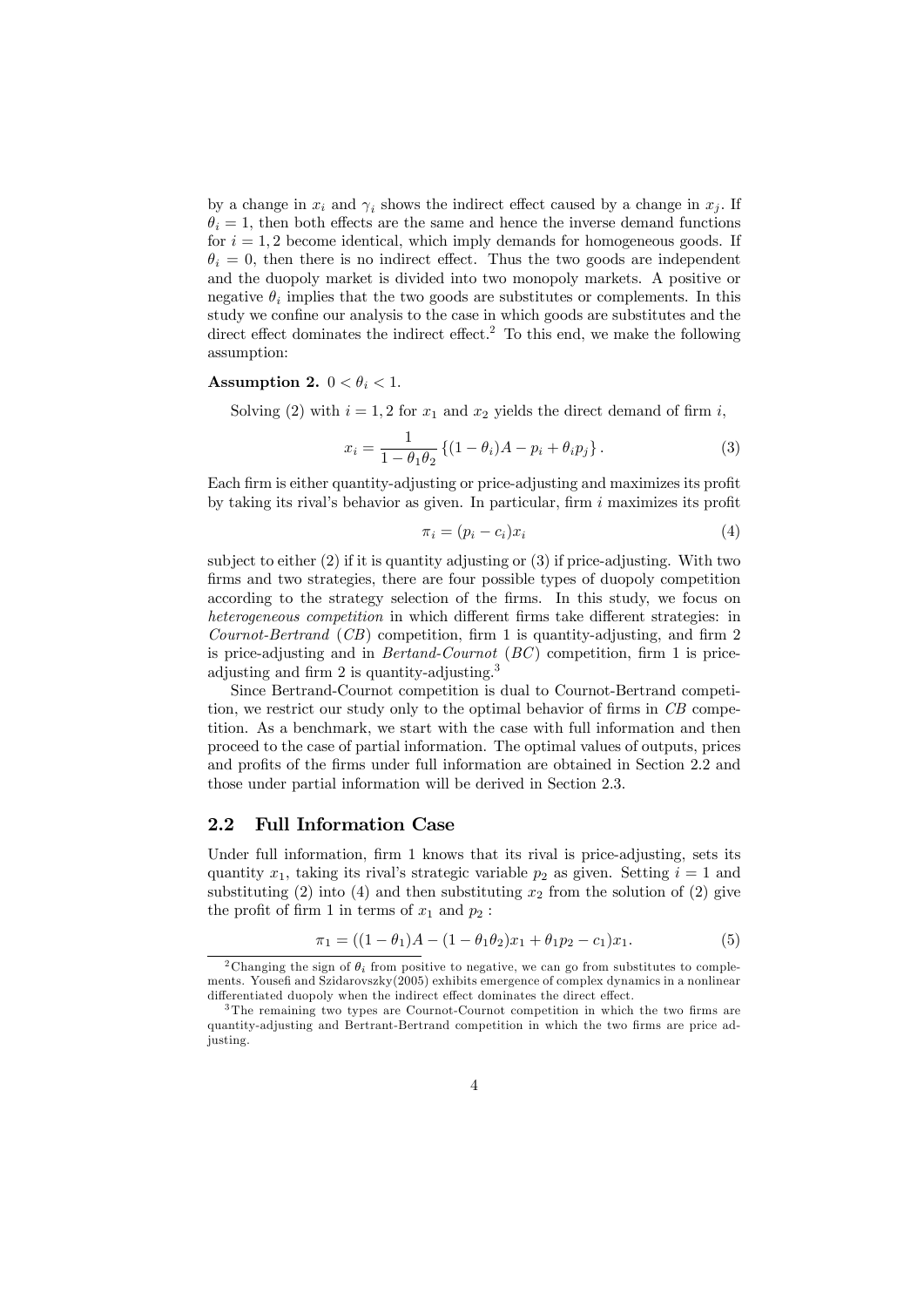Firm 2 also knows that firm 1 is quantity-adjusting, charges its price  $p_2$  by taking its rival's strategic variable  $x_1$  as given. Solving (2) with  $i = 2$  for  $x_2$ and then substituting it into (4) give the profit of firm 2 in terms of  $x_1$  and  $p_2$ :

$$
\pi_2 = (p_2 - c_2)(A - \theta_2 x_1 - p_2). \tag{6}
$$

Assuming interior optimum and solving the first-order conditions for profit maximization of  $\pi_i$  yields the following forms of the best reply functions:

$$
R_1^{CB}(p_2) = \frac{\theta_1}{2(1 - \theta_1 \theta_2)} p_2 + \frac{(1 - \theta_1)A - c_1}{2(1 - \theta_1 \theta_2)}
$$
(7)

and

$$
R_2^{CB}(x_1) = -\frac{\theta_2}{2}x_1 + \frac{A + c_2}{2}.
$$
 (8)

The superscript "CB" attached to functions and variables indicates that they are given in a CB competition.

An intersection of these best reply functions is a solution of the simultaneous equations,  $x_1 = R_1^{CB}(p_2)$  and  $p_2 = R_2^{CB}(x_1)$ . In the  $(p_2, x_1)$  plane, the  $x_1 =$  $R_1^{CB}(p_2)$  curve is positive-sloping and the  $p_2 = R_2^{CB}(x_1)$  curve is negativesloping. Since both curves are linear, there is a unique solution. We call the solution a CB equilibrium. The outputs at the equilibrium are

$$
x_1^{CB} = \frac{2(A - c_1) - \theta_1(A - c_2)}{4 - 3\theta_1\theta_2} \tag{9}
$$

and

$$
x_2^{CB} = \frac{(2 - \theta_1 \theta_2)(A - c_2) - \theta_2(A - c_1)}{4 - 3\theta_1 \theta_2}.
$$
\n(10)

The corresponding equilibrium prices are

$$
p_1^{CB} = \frac{-(2 - \theta_1 \theta_2)(A - c_1) - \theta_1 (1 - \theta_1 \theta_2)(A - c_2) + (4 - 3\theta_1 \theta_2)A}{4 - 3\theta_1 \theta_2} \tag{11}
$$

and

$$
p_2^{CB} = \frac{-\theta_2(A - c_1) - 2(1 - \theta_1 \theta_2)(A - c_2) + (4 - 3\theta_1 \theta_2)A}{4 - 3\theta_1 \theta_2}.
$$
 (12)

Note that both are positive due to Assumption  $2<sup>4</sup>$  Substituting the CB outputs and prices into the profit functions presents the  $CB$  equilibrium profits:

$$
\pi_1^{CB} = (1 - \theta_1 \theta_2) \left( x_1^{CB} \right)^2 \tag{13}
$$

<sup>4</sup>The numerators of  $(11)$  and  $(12)$  are rewritten, respectively, as

$$
c_1(2 - \theta_1\theta_2) + c_2\theta_1(1 - \theta_1\theta_2) + A(2 - \theta_1)(1 - \theta_1\theta_2) > 0
$$

and

$$
c_1\theta_2 + 2c_2(1 - \theta_1\theta_2) + A(2 - \theta_2(1 + \theta_1)) > 0.
$$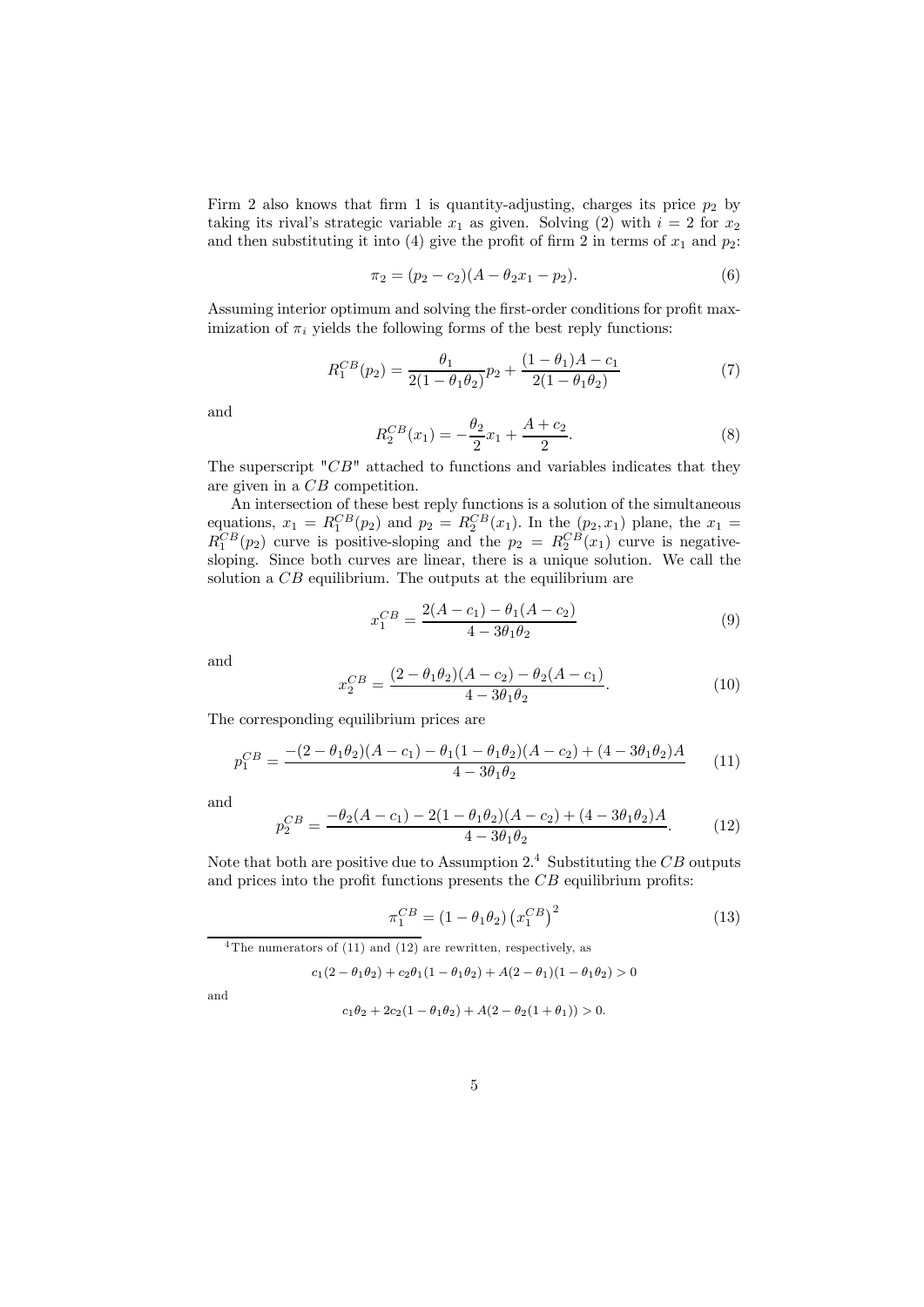$$
\pi_2^{CB} = \left(x_2^{CB}\right)^2,\tag{14}
$$

showing that the profits are positive at the  $CB$  equilibrium.

Before proceeding further, we introduce an alternative expression of the cost ratio,

$$
c = \frac{A - c_2}{A - c_1}
$$

,

which is positive by Assumption 1(b). Solving this definition for  $c_2$  gives

$$
c_2 = cc_1 + (1 - c)A
$$

which implies that  $c_2 = c_1$  if  $c = 1, c_2 > c_1$  if  $c < 1$  and  $c_2 < c_1$  if  $c > 1$ . Clearly c is closely related to the cost ratio. From  $(9)$  and  $(10)$ , the nonnegativity conditions for CB outputs are given as

$$
\frac{\theta_2}{2 - \theta_1 \theta_2} \le c \le \frac{2}{\theta_1}.\tag{15}
$$

If the marginal cost,  $c_1$ , of firm 1 is large enough to make the cost ratio exceed the threshold value  $2/\theta_1$ , then firm 1 chooses zero-production or exits the market to avoid negative profit. By the same token, if the marginal cost,  $c_2$ , of firm 2 is large enough to make the cost ratio smaller than the threshold value  $\theta_2/(2 \theta_1\theta_2$ ), then firm 2 chooses zero-production or exists the market. In either case, duopoly competition turns into monopoly. Although it seems to be interesting to consider the birth of monopoly through the duopoly competition with the extreme cost ratio, we confine our analysis to the case when both firms stay in the market.

#### 2.3 Partial Information Case

In CB competition with partial information  $(CB_p \text{ competition henceforth})$ , it is assumed that none of the firms have enough information to observe its rival's strategic behavior and therefore each firm determines its best choice, presuming that its rival takes the same strategy. That is, firm 1 thinks that it is in a Cournot competition and firm 2 believes that it is in a Bertrand competition. The profit functions of the firms are therefore defined as follows. Substituting (2) for  $i = 1$  into (4) gives the profit of firm in terms of its strategic variable  $x_1$ and the believed strategic variable  $x_2$  of its competitor:

$$
\pi_1 = (A - x_1 - \theta_1 x_2 - c_1)x_1.
$$

Differentiating  $\pi_1$  with respect to  $x_1$  gives the first-order condition for the profit maximization, which is then solved for  $x_1$  to obtain the best response of firm 1:

$$
x_1 = \frac{A - c_1 - \theta_1 x_2}{2}.
$$
\n(16)

and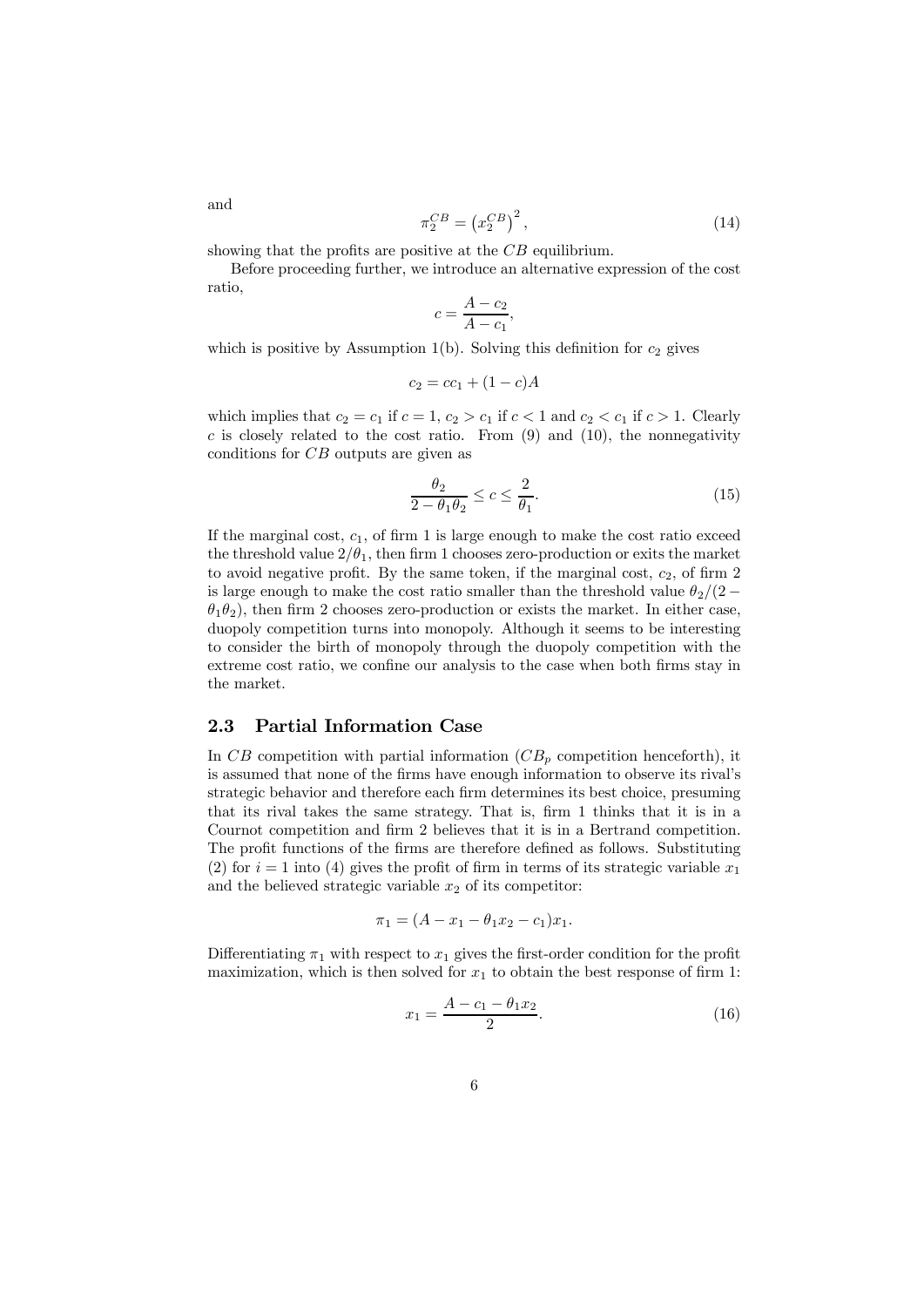Firm 2 thinks that it is in a Bertrand competition so its strategic variable is  $p_2$ and believes that its rival sets a price,  $p_1$ . Substituting (3) for  $i = 2$  into (4) gives its profit:

$$
\pi_2 = (p_2 - c_2) \frac{(1 - \theta_2)A + \theta_2 p_1 - p_2}{1 - \theta_1 \theta_2}
$$

Differentiating  $\pi_2$  with respect to  $p_2$  gives the first-order condition, which is solved for  $p_2$  to derive the best response of firm 2:

$$
p_2 = \frac{(1 - \theta_2)A + c_2 + \theta_2 p_1}{2}.
$$
\n(17)

.

Due to the partial information, each of expressions (16) and (17) depends on the variable that the rival firm is supposed to choose. To express both best response functions in terms of the decision variables,  $x_1$  and  $p_2$ , of the firms, we solve (2) with  $i = 2$  for  $x_2$  and (3) with  $i = 1$  for  $p_1$  to obtain

$$
x_2 = A - \theta_2 x_1 - p_2
$$

and

$$
p_1 = (1 - \theta_1)A - (1 - \theta_1 \theta_2)x_1 + \theta_1 p_2.
$$

Substituting them into (16) and (17) provides the best response functions in terms of the decision variables,  $x_1$  and  $p_2$ :

$$
R_1^{CB_p}(x_1, p_2) \equiv \frac{(1 - \theta_1)A - c_1 + \theta_1 \theta_2 x_1 + \theta_1 p_2}{2}
$$
\n(18)

and

$$
R_2^{CB_p}(x_1, p_2) \equiv \frac{(1 - \theta_1 \theta_2)A + c_2 - \theta_2 (1 - \theta_1 \theta_2) x_1 + \theta_1 \theta_2 p_2}{2}.
$$
 (19)

The superscript " $CB_p$ " is attached to functions and variables to indicate that they are given in  $CB_p$  competition.

The equilibrium point is defined by a pair of  $(x_1, p_2)$  such that  $x_1 = R_1^{CB_p}(x_1, p_2)$ and  $p_2 = R_2^{CB_p}(x_1, p_2)$ . Solving these equations simultaneously and using the demand function expressions yield the equilibrium outputs

$$
x_1^{CB_p} = \frac{(2 - \theta_1 \theta_2)(A - c_1) - \theta_1 (A - c_2)}{4 - 3\theta_1 \theta_2} \tag{20}
$$

and

$$
c_2^{CB_p} = \frac{2(A - c_2) - \theta_2(A - c_1)}{4 - 3\theta_1\theta_2},
$$
\n(21)

where the nonnegativity conditions for the outputs are given by

 $\overline{\phantom{a}}$ 

$$
\frac{\theta_2}{2} \le c \le \frac{2 - \theta_1 \theta_2}{\theta_1}.
$$
\n(22)

Using (2) with  $i = 1$  and  $i = 2$ , we have the equilibrium prices,

$$
p_1^{CB_p} = \frac{-2(1 - \theta_1 \theta_2)(A - c_1) - \theta_1(A - c_2) + (4 - 3\theta_1 \theta_2)A}{4 - 3\theta_1 \theta_2} \tag{23}
$$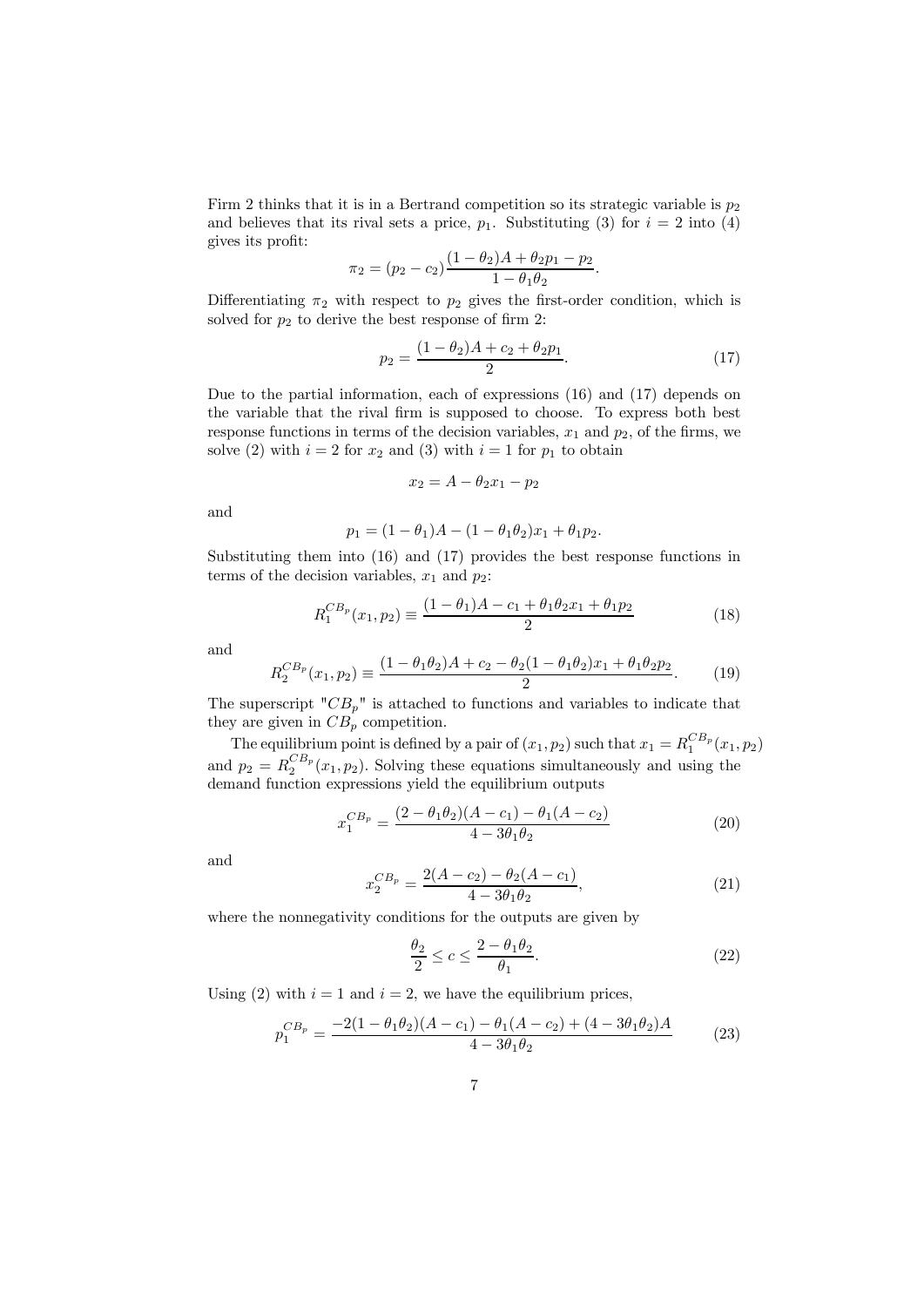$p_2^{CB_p} = \frac{-\theta_2(1-\theta_1\theta_2)(A-c_1)-(2-\theta_2\theta_2)(A-c_2)+(4-3\theta_1\theta_2)A}{A-3\theta_1\theta_2}$  $\frac{(2-\sigma_2\sigma_2)(1-\sigma_2)+(1-\sigma_1\sigma_2)^{1/2}}{4-3\theta_1\theta_2}$ , (24)

both of which are positive. The equilibrium profits are given as

$$
\pi_1^{CB_p} = \left(x_1^{CB_p}\right)^2 \tag{25}
$$

and

$$
\pi_2^{CB_p} = (1 - \theta_1 \theta_2) \left( x_2^{CB_p} \right)^2.
$$
 (26)

Notice that both profits are positive at the equilibrium.

### 3 Information Difference

In this section, we compare the equilibrium strategies under full information with those under partial information to show the effects caused by information asymmetry.

We start with firm 1. The output difference is obtained by subtracting (20) from  $(9)$ ,

$$
x_1^{CB} - x_1^{CB_p} = \frac{(A - c_1)\theta_1\theta_2}{4 - 3\theta_1\theta_2} > 0
$$

and the price difference by subtracting (11) from (23),

$$
p_1^{CB} - p_1^{CB_P} = \frac{(A - c_1)\theta_1\theta_2}{4 - 3\theta_1\theta_2} (c\theta_1 - 1),
$$

where  $c\theta_1 - 1$  may be positive, negative or even zero.<sup>5</sup> The profit difference is given by subtracting (13) from (25),

$$
\pi_1^{CB} - \pi_1^{CB_p} = \left(\sqrt{1 - \theta_1 \theta_2} x_1^{CB} + x_1^{CB_p}\right) \left(\sqrt{1 - \theta_1 \theta_2} x_1^{CB} - x_1^{CB_p}\right),
$$

in which the first factor is positive and the second factor can be rewritten as

$$
\frac{(A-c_1)\left(1-\sqrt{1-\theta_1\theta_2}\right)(\sqrt{1-\theta_1\theta_2}-(1-c\theta_1))}{4-3\theta_1\theta_2}.
$$

Since  $A - c_1$ ,  $1 - \sqrt{1 - \theta_1 \theta_2}$  and the denominator are positive,

$$
sign\left[\pi_1^{CB} - \pi_1^{CB_p}\right] = sign[\sqrt{1 - \theta_1\theta_2} - (1 - c\theta_1)].
$$
 (27)

We will next show that  $\pi_1^{CB} > \pi_1^{CB_p}$  under economically meaningful conditions.

and

<sup>&</sup>lt;sup>5</sup>If  $c \le 1$  (i.e., firm 1 has a more efficient cost function), then  $p_1^{CB} < p_1^{CB_p}$ .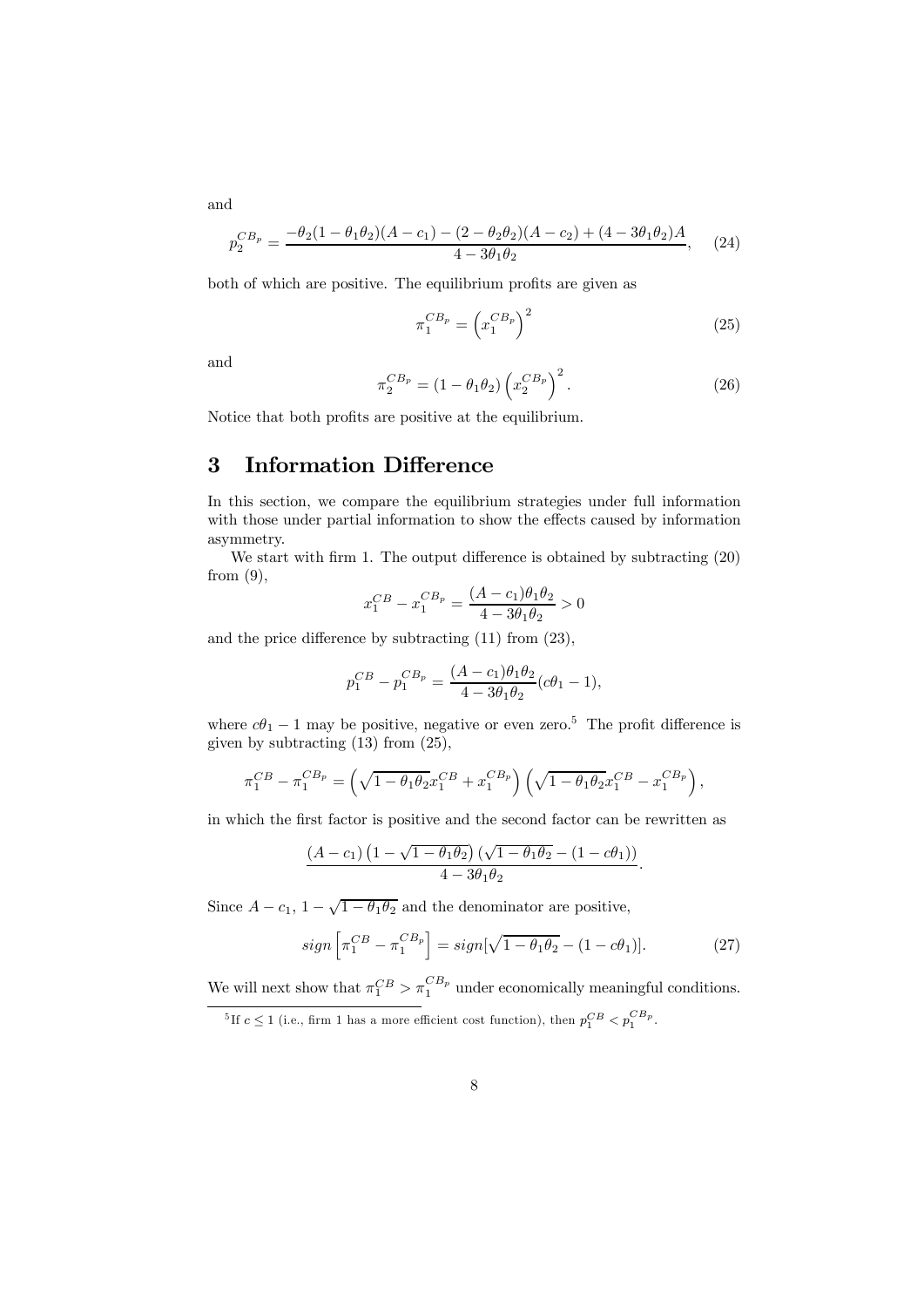To determine the sign of the right hand side of (27), we first suppose  $c \geq 1$ . Then

$$
\sqrt{1-\theta_1\theta_2} - (1-c\theta_1) \ge \sqrt{1-\theta_1\theta_2} - (1-\theta_1) > 0,
$$

where the last inequality is due to relation  $\sqrt{1 - \theta_1 \theta_2} > \sqrt{1 - \theta_1} > 1 - \theta_1$  for  $0 < \theta_i < 1$ . Therefore we have  $\pi_1^{CB} > \pi_1^{CB_p}$  for  $c \geq 1$ . Next suppose that  $c < 1$ . The  $\pi_1^{CB} = \pi_1^{CB_p}$  locus is negative-sloping in  $\theta_1$  and defined by

$$
\theta_2 = c(2 - c\theta_1),
$$

which implies that  $\pi_1^{CB} > \pi_1^{CB_p}$  if  $\theta_2 < c(2 - c\theta_1)$  and  $\pi_1^{CB} < \pi_1^{CB_p}$  if  $\theta_2 > c(2 - c\theta_1)$  $c(2 - c\theta_1)$ . Returning to the nonnegativity condition of  $x_2^{CB}$  and solving it for  $\theta_2$  yields that the  $x_2^{CB} = 0$  locus is

$$
\theta_2 = \frac{2c}{1 + c\theta_1}.
$$

Subtracting this equation from the equal-profit locus yields

$$
c(2 - c\theta_1) - \frac{2c}{1 + c\theta_1} = \frac{c^2 \theta_1 (1 - c\theta_1)}{1 + c\theta_1} > 0,
$$

since  $0 < \theta_1 < 1$  and  $0 < c < 1$ . This shows that the  $\pi_1^{CB} = \pi_1^{CB_p}$  locus is located in the region in which  $x_2^{CB} < 0$ . Alternatively,  $\pi_1^{CB} > \pi_1^{CB_p}$  in the feasible region in which  $x_2^{CB} \geq 0$  for  $c < 1$ . Combining this observation with the last result implies that  $\pi_1^{CB} > \pi_1^{CB_p}$  in the feasible region of  $\Theta$  in which  $x_2^{CB} > 0.$ 

We now compare the equilibrium strategies of firm  $2$  in  $CB$  competitions with both full and partial informations. As in the case of firm 1, the output difference and price difference are obtained as follows:

$$
x_2^{CB} - x_2^{CB_p} = -\frac{(A - c_2)\theta_1\theta_2}{4 - 3\theta_1\theta_2} < 0
$$

and

$$
p_2^{CB} - p_2^{CB_P} = \frac{(A - c_1)\theta_1\theta_2}{4 - 3\theta_1\theta_2}(c - \theta_2),
$$

where  $c - \theta_2$  may be positive, negative or zero.<sup>6</sup> The profit difference is given by

$$
\pi_2^{CB} - \pi_2^{CB_p} = \left( x_2^{CB} + \sqrt{1 - \theta_1 \theta_2} x_2^{CB_p} \right) \left( x_2^{CB} - \sqrt{1 - \theta_1 \theta_2} x_2^{CB_p} \right),
$$

where the first factor is positive and the second factor can be rewritten as

$$
\frac{(A-c_2)\left(1-\sqrt{1-\theta_1\theta_2}\right)(c(1-\sqrt{1-\theta_1\theta_2})-\theta_2)}{4-3\theta_1\theta_2}.
$$

<sup>&</sup>lt;sup>6</sup>If  $c > 1$  (i.e., firm 2 has a more efficient cost function), then  $p_2^{CB} > p_2^{CB_p}$ .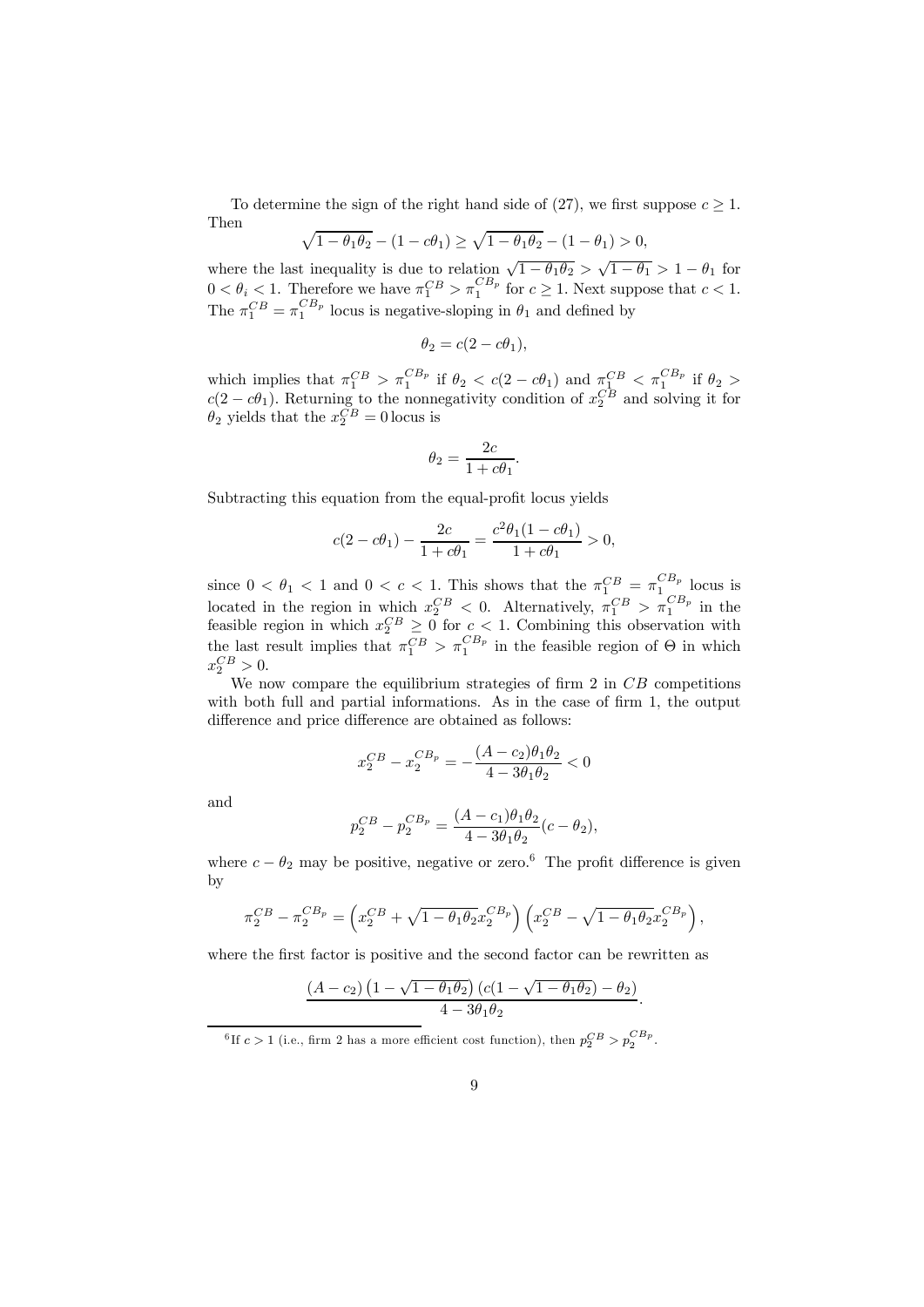Since  $A - c_2$ ,  $1 - \sqrt{1 - \theta_1 \theta_2}$  and the denominator are positive,

$$
sign\left[\pi_2^{CB} - \pi_2^{CB_p}\right] = sign[c(1 - \sqrt{1 - \theta_1\theta_2}) - \theta_2].\tag{28}
$$

We can also show that  $\pi_2^{CB} < \pi_2^{CB_p}$  under economically meaningful conditions.

To determine the sign of the right hand side of (28), we first suppose that  $c \leq 1$ . Then

$$
c(1 - \sqrt{1 - \theta_1 \theta_2}) - \theta_2 \le 1 - \theta_2 - \sqrt{1 - \theta_1 \theta_2} < 0,
$$

since  $\sqrt{1-\theta_1\theta_2} > \sqrt{1-\theta_2} > 1-\theta_2$  for  $0 < \theta_i < 1$ . Therefore,  $\pi_2^{CB} < \pi_2^{CB_p}$  as  $c \leq 1$ . Next suppose that  $c > 1$ . The  $\pi_2^{CB} = \pi_2^{CB_p}$  locus is negative-sloping in  $\theta_1$  and defined by

$$
\theta_2 = c(2 - c\theta_1),
$$

which implies that  $\pi_2^{CB} < \pi_2^{CB_p}$  if  $\theta_2 < c(2 - c\theta_1)$ , and  $\pi_2^{CB} > \pi_2^{CB_p}$  if  $\theta_2 >$  $c(2 - c\theta_1)$ . Returning to the nonnegativity condition of  $x_1^{CB_p}$  and solving it for  $\theta_2$  implies that the  $x_1^{CB_p} = 0$  locus is

$$
\theta_2=\frac{2-c\theta_1}{\theta_1}
$$

.

Subtracting it from the equal profit locus yields

$$
c(2 - c\theta_1) - \frac{2 - c\theta_1}{\theta_1} = \frac{(2 - c\theta_1)(c\theta_1 - 1)}{1 + c\theta_1} > 0.
$$

The last inequality is due to  $c\theta_1 - 1 > 0$  which is shown as follows. The  $x_1^{CB_p} = 0$  locus crosses the horizontal line  $\theta_2 = 1$  at  $\theta_1^1 = \frac{2}{1+c}$ , which implies that the feasible domain of the  $x_1^{CB_p} = 0$  locus is an interval  $[\theta_1^1, 1)$ . For  $\theta_1 > \theta_1^1$ ,

$$
1<\frac{2c}{1+c}
$$

The direction of the inequality implies that the  $\pi_2^{CB} = \pi_2^{CB_p}$  locus is located in the region in which  $x_1^{CB_p} < 0$ . Alternatively,  $\pi_2^{CB} < \pi_2^{CB_p}$  in the feasible region in which  $x_1^{CB} \geq 0$  for  $c > 1$ . Combining this observation with the last result implies that  $\pi_{12}^{CB} < \pi_2^{CB_p}$  in the feasible region of  $\theta_1$  and  $\theta_2$ , in which  $x_1^{CB_p} > 0$ . We can summarize the above result as follows:

**Theorem 1** In the feasible parameter region in which  $x_1^{CB_p} > 0$  and  $x_2^{CB} > 0$ , the quantity-adjusting firm earns more profit in the fully informed case than in the partially informed case (i.e.,  $\pi_1^{CB} > \pi_1^{CB_p}$ ) while the price-adjusting firm earns more profit in the partially informed case than in the fully informed  $case (i.e., \pi_2^{CB} < \pi_2^{CB_p})$ .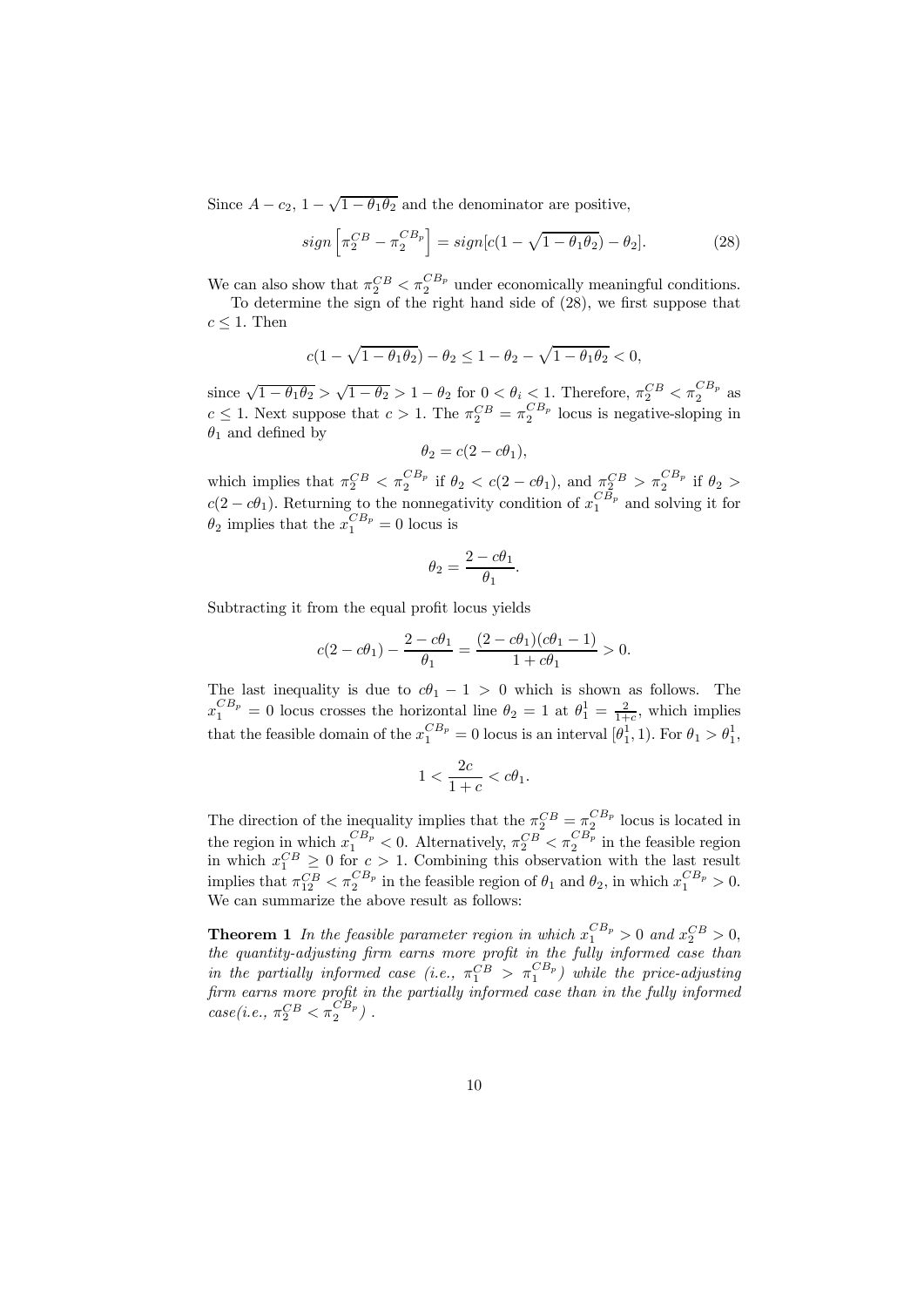In comparing the equilibrium strategies under full information with those under partial information, an interesting phenomenon can be noticed: the equilibrium strategies under partial information are the duals of the equilibrium strategies under full information. Comparing the equilibrium output levels (9) and  $(10)$  with  $(20)$  and  $(21)$ , the equilibrium prices  $(11)$  and  $(12)$  with  $(23)$ and  $(24)$ , and the equilibrium profits  $(13)$  and  $(14)$  with  $(25)$  and  $(26)$ , we can see that they are identical if we interchange the two firms (i.e.,  $x_i^{CB} = x_j^{CB_p}$ ,  $p_i^{CB} = p_j^{CB_p}$  and  $\pi_i^{CB} = \pi_j^{CB_p}$  for  $i, j = 1, 2$  and  $i \neq j$ ). Since the CB<sub>p</sub> competition is dual to the BC competition  $(\pi_1^{CB_p} = \pi_1^{BC} \text{ and } \pi_2^{CB_p} = \pi_2^{BC}),$ Theorem 1 can be alternatively summarized as  $\pi_1^{CB} > \pi_1^{BC}$  and  $\pi_2^{CB} < \pi_2^{BC}$ , which is the result shown by Singh and Vives (1984). Although the equilibrium values are the same, it does not necessarily imply that the dynamic processes are also identical. We will now turn our attention to the analysis of the dynamic processes.

## 4 Stability Analysis

In this section, we investigate the stability of the CB equilibrium and that of the  $CB_p$  equilibrium. If the firms have naive expectations and the time scale is discrete, then the best reply discrete dynamics under full information is constructed as follows:

$$
\begin{cases}\nx_1(t+1) = \frac{\theta_1}{2(1-\theta_1\theta_2)}p_2(t) + \frac{(1-\theta_1)A - c_1}{2(1-\theta_1\theta_2)} \\
p_2(t+1) = -\frac{\theta_2}{2}x_1(t) + \frac{A + c_2}{2}.\n\end{cases}
$$
\n(29)

This is a two dimensional linear system with Jacobi matrix

$$
J^{CB} = \begin{pmatrix} 0 & \frac{\theta_1}{2(1-\theta_1\theta_2)} \\ \frac{\theta_2}{2} & 0 \end{pmatrix}.
$$

The eigenvalues of the associated characteristic equation are

$$
\lambda_{1,2} = \pm i \frac{1}{2} \sqrt{\frac{\theta_1 \theta_2}{1 - \theta_1 \theta_2}},
$$

which are inside the unit circle if and only if

$$
\theta_1 \theta_2 < \frac{4}{5}.\tag{30}
$$

In addition to this stability condition, we need to take the nonnegativity constraints (15) on the outputs,  $x_1^{CB}$  and  $x_2^{CB}$ , into account, to obtain the proper condition for the stability of the CB equilibrium point: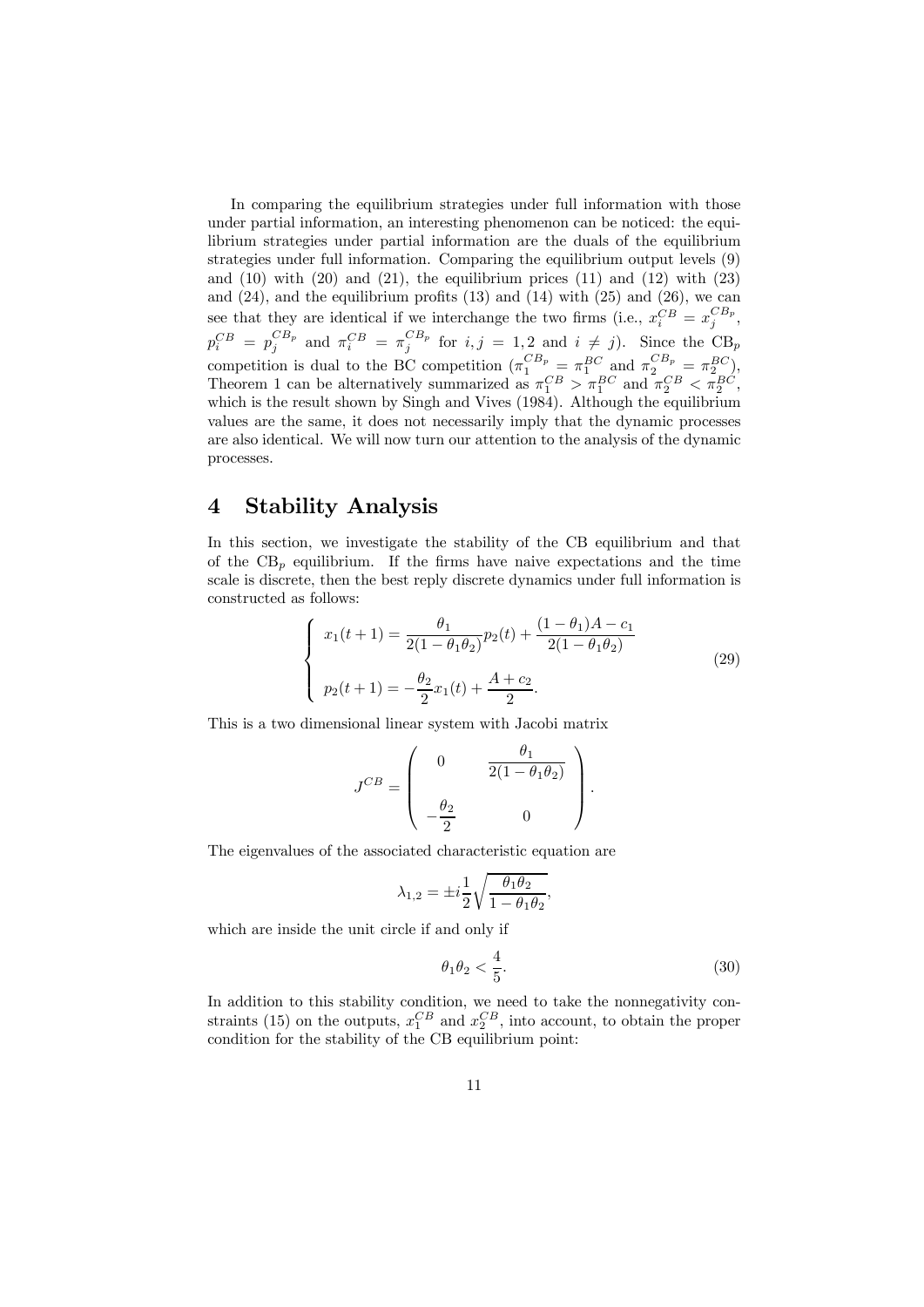Theorem 2 In a CB competition with full information, the unique CB equilibrium is feasible and stable if the degrees of the product differentiation,  $\theta_1$  and  $\theta_2$ , and the cost ratio, c, are in the following set:

$$
\Theta^{CB} = \left\{ (\theta_1, \theta_2, c) \in \Theta \mid \theta_1 \theta_2 < \frac{4}{5\theta_2}, \ \frac{\theta_2}{2 - \theta_1 \theta_2} \le c \le \frac{2}{\theta_1} \right\}.
$$

We now continue with examining the stability of the  $CB_p$  competition. Assuming naive expectations again, the best reply discrete dynamics under partial information is as follows:

$$
\begin{cases}\nx_1(t+1) = \frac{\theta_1 \theta_2}{2} x_1(t) + \frac{\theta_1}{2} p_2(t) + \frac{(1 - \theta_1)A - c_1}{2} \\
p_2(t+1) = -\frac{\theta_2 (1 - \theta_1 \theta_2)}{2} x_1(t) + \frac{\theta_1 \theta_2}{2} p_2(t) + \frac{(1 - \theta_1 \theta_2)A + c_2}{2}.\n\end{cases}
$$
\n(31)

This dynamic system is also two-dimensional and linear with Jacobi matrix

$$
J^{CB_p} = \begin{pmatrix} \frac{\theta_1 \theta_2}{2} & \frac{\theta_1}{2} \\ -\frac{\theta_2 (1 - \theta_1 \theta_2)}{2} & \frac{\theta_1 \theta_2}{2} \end{pmatrix}.
$$

The characteristic equation is quadratic in  $\lambda$ ,

$$
\lambda^2 - \theta_1 \theta_2 \lambda + \frac{\theta_1 \theta_2}{4} = 0.
$$

It is easy to verify that its eigenvalues are inside the unit circle since the stability conditions of this two dimensional system are satisfied under Assumption 2:

$$
1 - det J^{CB_p} = 1 - \frac{\theta_1 \theta_2}{4} > 0
$$

and

$$
1 \pm trJ^{CB_p} + detJ^{CB_p} = 1 \pm \theta_1 \theta_2 + \frac{\theta_1 \theta_2}{4} > 0.
$$

In addition to these conditions, the outputs  $x_1^{CB_p}$  and  $x_2^{CB_p}$  are subject to the nonnegativity conditions (22). Hence our second stability result can be summarized as follows:

**Theorem 3** In a CB competition with partial information, the unique  $CB_p$ equilibrium is feasible and stable if the degrees of the product differentiation,  $\theta_1$ and  $\theta_2$ , and c are in the following set:

$$
\Theta^{CB_p} = \left\{ (\theta_1, \theta_2, c) \mid \frac{\theta_2}{2} \leq c \leq \frac{2 - \theta_1 \theta_2}{\theta_1} \right\}.
$$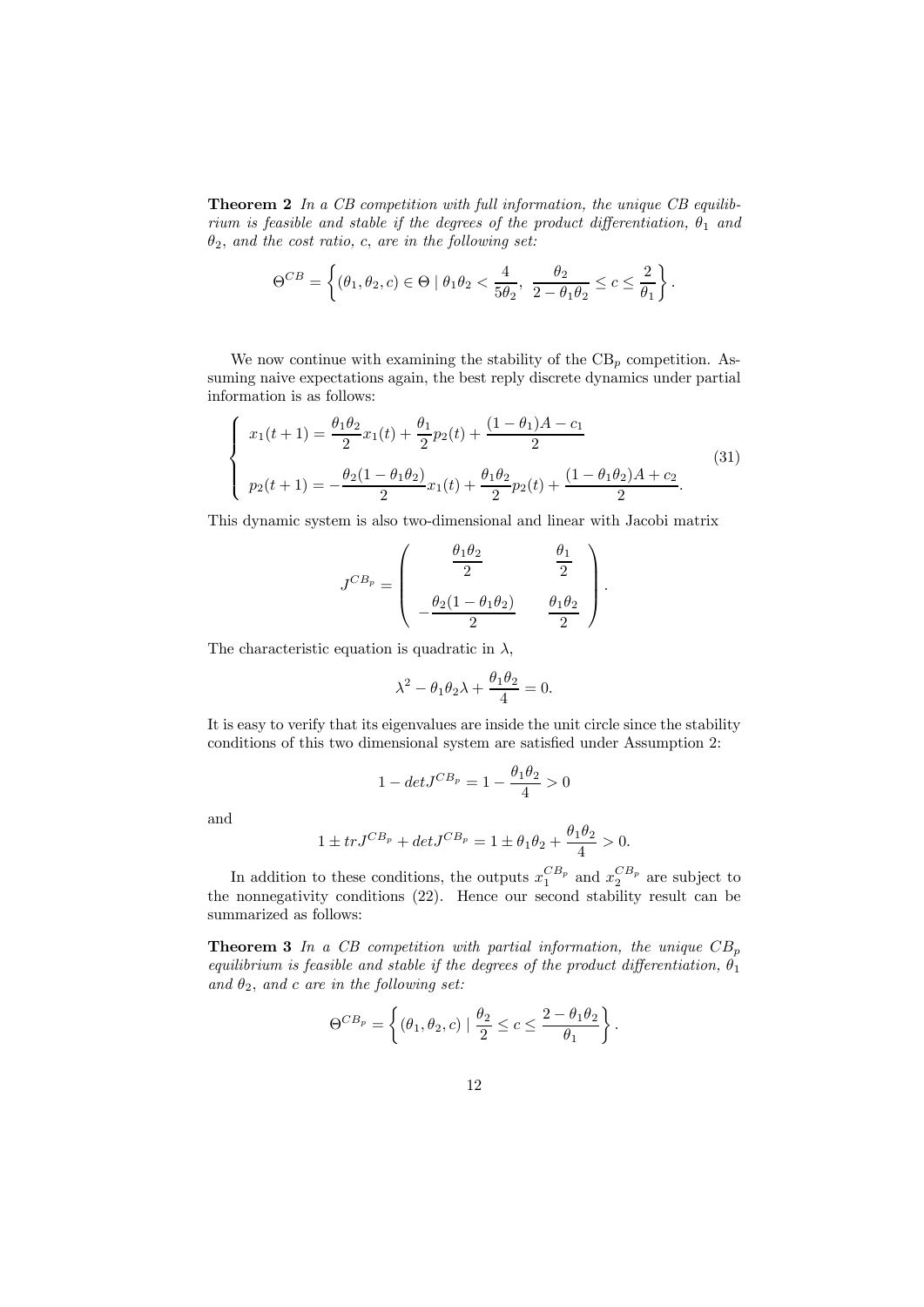The parameter region in which equilibrium outputs are non-negative under CB and  $CB_p$  competitions is defined by

$$
\Theta = \left\{ (\theta_1, \theta_2, c) \mid \frac{\theta_2}{2 - \theta_1 \theta_2} \le c \le \frac{2 - \theta_1 \theta_2}{\theta_1} \right\}
$$

.

It can be divided into two parts by the  $\theta_1 \theta_2 = 4/5$  locus,

$$
\Theta = \Theta_s \cup \Theta_U
$$

with

$$
\Theta_s=\left\{(\theta_1,\theta_2,c)\in \Theta\mid \theta_1\theta_2<\frac{4}{5}\right\}\text{ and }\Theta_U=\left\{(\theta_1,\theta_2,c)\in \Theta\mid \theta_1\theta_2\geq \frac{4}{5}\right\}.
$$

As Figure 1 shows, the lighter-gray region is  $\Theta_s$ , the darker-gray region is  $\Theta_U$ and one or two non-negativity conditions are violated in the white regions.

Comparing these stability conditions with those under partial information, we first notice that less information improves stability since the fully-informed dynamic process is unstable while the partially-informed process is stable if  $(\theta_1, \theta_2, c) \in \Theta_U$ . We then notice that collecting information on the rival's strategy by both firms to change the partially informed competition to fully informed competition is advantageous for firm 1 since  $\pi_1^{CB} > \pi_1^{CB_p}$  and disadvantageous for firm 2 since  $\pi_2^{CB} < \pi_2^{CB_p}$ , regardless of whether the CB equilibrium is stable or unstable.



Figure 1. Division of the feasible region by the stability condition

As a result of profit maximizing behavior of the firms, it may be reasonable to assume that firm 1 will collect information about the bahavioral strategy of its rival, make it known to firm 2 as well as fully its own behavioral strategy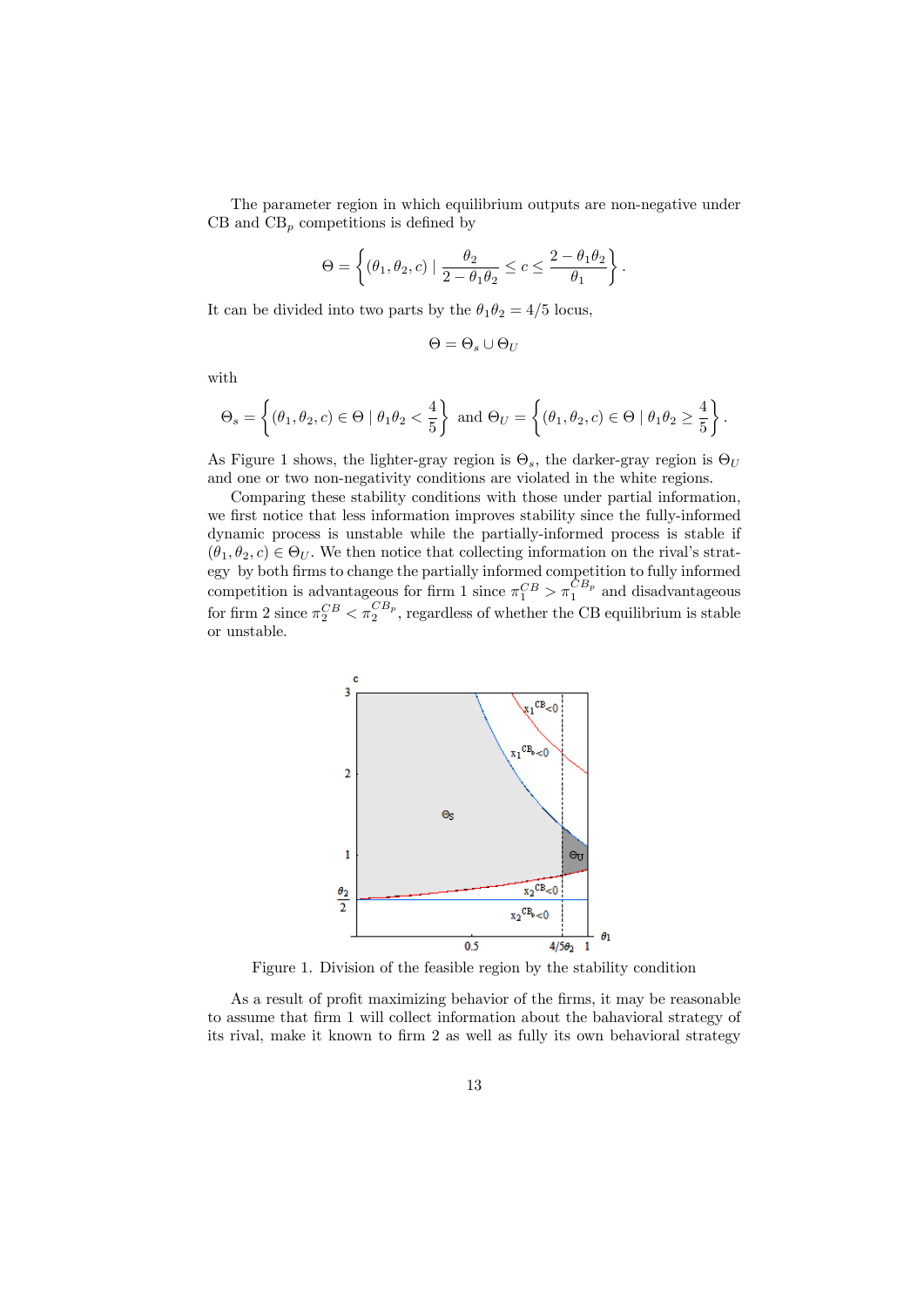to the competitor in order to change a partially informed oligopoly into the fully informed case. However there is no guarantee that firm 2 will believe and trust firm 1 in this message, so the price adjusting frim will continue believing that it is in a partially informed mixed oligopoly. Hence CB competition with asymmetric information endogenously emerges. In this casae, firm 1 has the best reply function  $R_1^{CB}(p_2)$  and firm 2 has  $R_2^{CB_p}(x_1, p_2)$ . An intersection of these best reply functions is an equilibrium state under asymmetric informatition and is denoted by  $(x_1^{CB_a}, p_2^{CB_a})$  with

$$
x_1^{CB_a} = \frac{(2 - \theta_1 \theta_2)(A - c_1) - \theta_1 (A - c_2)}{(4 - \theta_1 \theta_2)(1 - \theta_1 \theta_2)}
$$
(32)

and

$$
p_2^{CB_a} = A - \frac{\theta_2(A - c_1) + 2(A - c_2)}{4 - \theta_1 \theta_2}.
$$
\n(33)

Similarly to (29) and (31), the discrete dynamic system with naive expectations is given by

$$
\begin{cases}\nx_1(t+1) = \frac{\theta_1}{2(1-\theta_1\theta_2)}p_2(t) + \frac{(1-\theta_1)A - c_1}{2(1-\theta_1\theta_2)} \\
p_2(t+1) = -\frac{\theta_2(1-\theta_1\theta_2)}{2}x_1(t) + \frac{\theta_1\theta_2}{2}p_2(t) + \frac{(1-\theta_1\theta_2)A + c_2}{2}\n\end{cases}
$$

with Jacobi matrix

$$
J^{CB_a} = \begin{pmatrix} 0 & \frac{\theta_1}{2(1-\theta_1\theta_2)} \\ \frac{\theta_2(1-\theta_1\theta_2)}{2} & \frac{\theta_1\theta_2}{2} \end{pmatrix}.
$$

The  $CB<sub>a</sub>$  equilibrium is asymptotically stable, since the stability conditions are satisfied:

$$
1 - \det J^{CB_a} > 0
$$
 and  $1 \pm tr J^{CB_a} + \det J^{CB_a} > 0$ 

where

$$
\det J^{CB_a} = \frac{\theta_1 \theta_2}{4} \text{ and } tr J^{CB_a} = \frac{\theta_1 \theta_2}{2}.
$$

We summarize this result as follows:

Theorem 4 In a CB competition with asymmetric information, the unique  $CB_a$  equilibrium is feasible and stable if  $(\theta_1, \theta_2, c) \in \Theta$ .

This stability result implies that even if firm 1 has full information and firm 2 has only partial information, they can still arrive at the  $CB<sub>a</sub>$  equilibrium. Since this holds for  $(\theta_1, \theta_2, c) \in \Theta_U$ , we find again that less information stabilizes the otherwise unstable market under full information.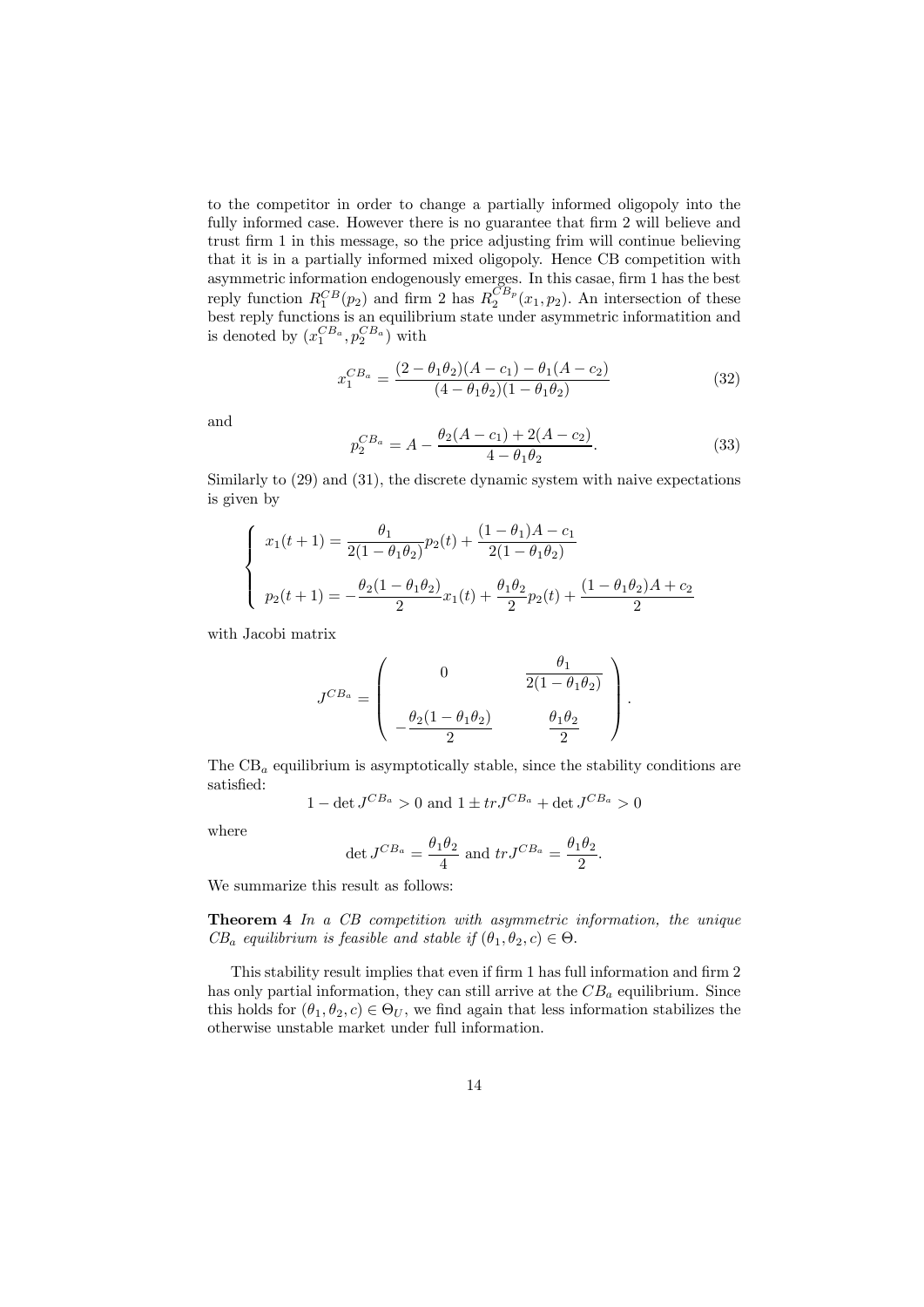The equilibrium values of the other variables are

$$
p_1^{CB_a} = \frac{-2(A - c_1) - \theta_1(A - c_2) + (4 - \theta_1 \theta_2)A}{4 - \theta_1 \theta_2} \tag{34}
$$

and

$$
x_2^{CB_a} = \frac{-\theta_2(A - c_1) + (2 - \theta_1 \theta_2)(A - c_2)}{(4 - \theta_1 \theta_2)(1 - \theta_1 \theta_2)}.
$$
(35)

We can also obtain the equilibrium profits of the two firms under asymmetric information:

$$
\pi_1^{CB_a} = \frac{1}{1 - \theta_1 \theta_2} (x_1^{CB_a})^2 \tag{36}
$$

and

$$
\pi_2^{CB_a} = \frac{1}{1 - \theta_1 \theta_2} (x_2^{CB_a})^2.
$$
\n(37)

Then we have the following results concerning profit comparisons:

**Theorem 5** Equilibrium profits obtained at the  $CB<sub>a</sub>$  equilibrium are larger than the profits obtained at any other equilibria:

$$
\pi_1^{CB_a} > \pi_1^{CB} \text{ and } \pi_2^{CB_a} > \pi_2^{CB_p}.
$$

**Proof.** Using  $(9)$ ,  $(10)$ ,  $(32)$  and  $(35)$ , it can be shown that

$$
x_1^{CB} - x_1^{CB_a} = -\frac{\theta_1^2 \theta_2}{(4 - 3\theta_1 \theta_2)(4 - \theta_1 \theta_2)(1 - \theta_1 \theta_2)} x_2^{CB} \le 0
$$

and

$$
x_2^{CB_p} - x_2^{CB_a} = -\frac{\theta_1^2 \theta_2}{(4 - 3\theta_1 \theta_2)(4 - \theta_1 \theta_2)(1 - \theta_1 \theta_2)} x_1^{CB_p} \le 0,
$$

where the inequalities are due to the non-negativity conditions of  $x_2^{CB}$  and  $x_1^{CB_p}$ . Based on Assumption 2, the following profit ratios are greater than unity

$$
\frac{\pi_1^{CB_a}}{\pi_1^{CB}} = \frac{1}{(1 - \theta_1 \theta_2)} \left(\frac{x_1^{CB_p}}{x_1^{CB}}\right)^2 > 1 \text{ and } \frac{\pi_2^{CB_a}}{\pi_2^{CB_p}} = \frac{1}{(1 - \theta_1 \theta_2)} \left(\frac{x_2^{CB_a}}{x_2^{CB_p}}\right)^2 > 1.
$$

Since  $\pi_1^{CB} > \pi_1^{CB_p}$  and  $\pi_2^{CB_p} > \pi_2^{CB}$  have been already shown in Theorem 1, this completes the proof.

### 5 Concluding Remarks

In this study we constructed mixed duopoly models with full information and with partial information in which one firm is quantity-adjusting and the other price-adjusting but each firm has uncertainty about the rival firm's behavioral strategy. If the competition starts with partial information, firm 1 finds it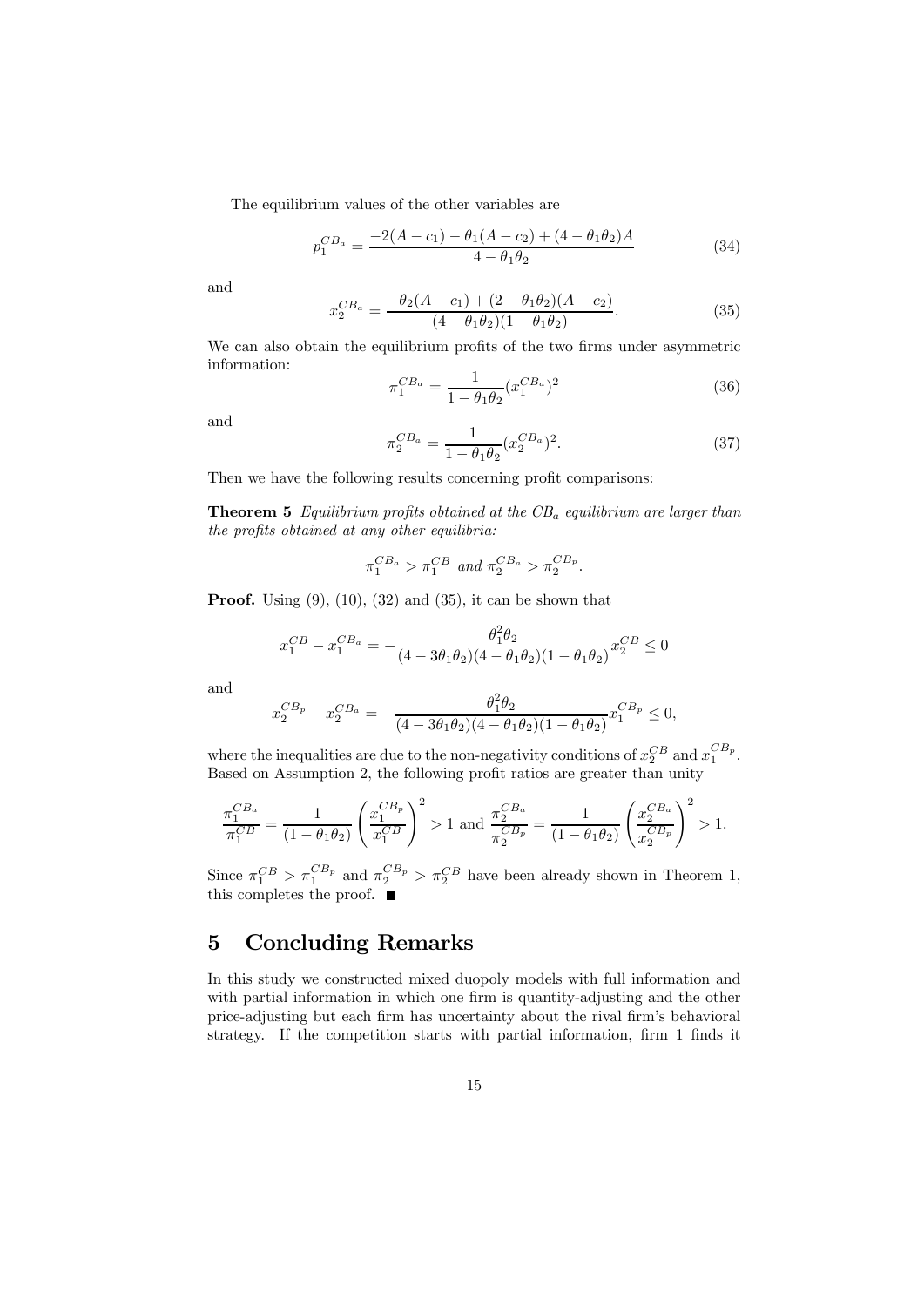profitable to collect information on the rival's strategic behavior (i.e., quantityadjusting or price-adjusting), tells this knowledge to the competitor as well as informs it about its own strategic behavior to change the partially informed oligopoly into a fully informed competition. If firm 2 does not trust its rival in this message, it may continue believing that the oligopoly is still partially informed. In consequence a CB competition with asymmetric information emerges.

Our main conclusions are summarized as follows:

- 1) CB competition with asymmetric information is a natural consequence in the presence of exogenous uncertainty about the rival firm's behavior.
- 2) Asymmetric information stabilizes the market in the sense that the  $CB<sub>a</sub>$ equilibrium is stable even if  $(\theta_1, \theta_2, c) \in \Theta_U$ .
- 3) Asymmetric information makes Pareto-improvement since both firms can make larger profits at the  $CB<sub>a</sub>$  equilibrium than at any other equilibria.